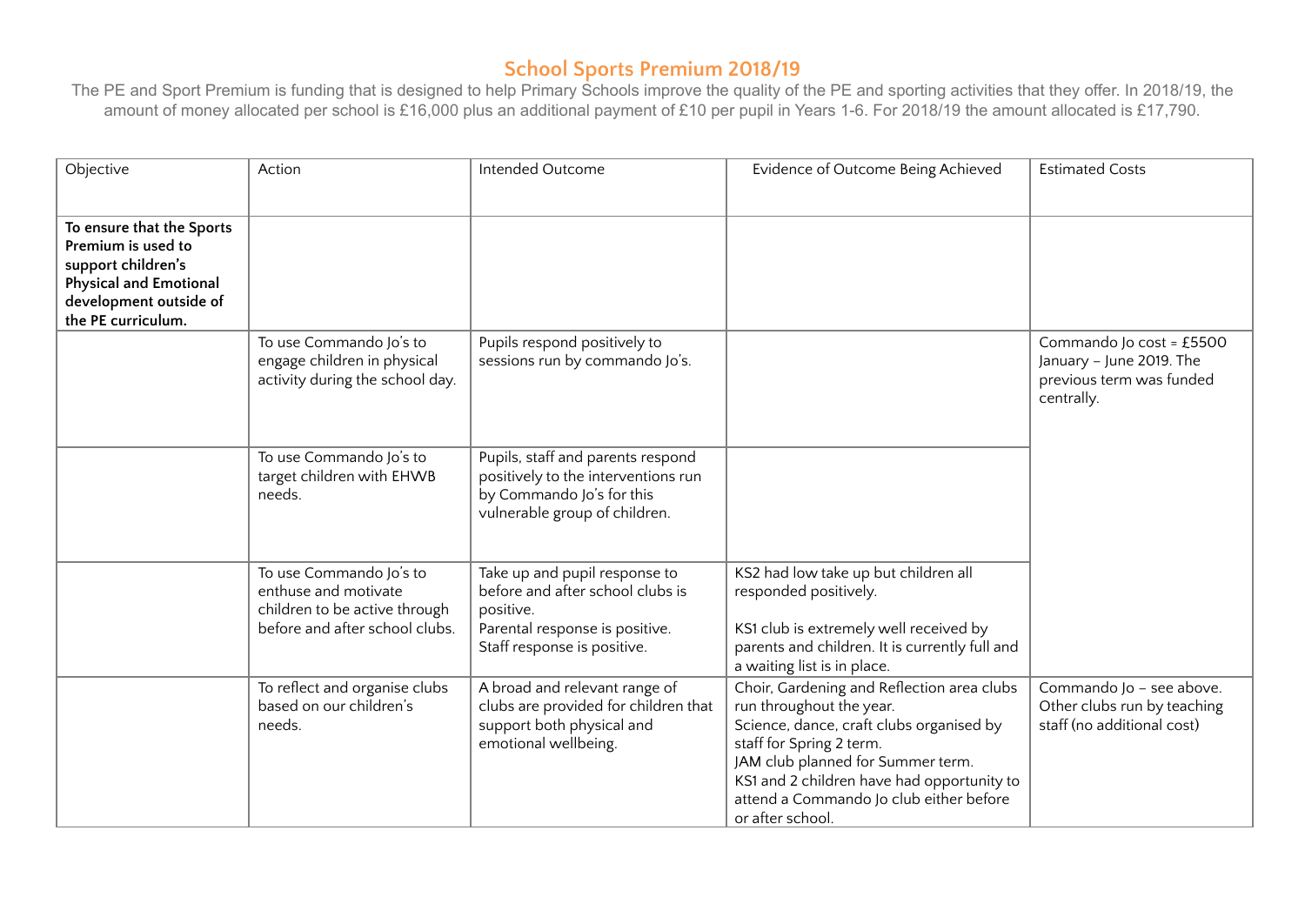|                                                                                                                                                                                                  | To provide opportunities for<br>children in the early years to<br>access outdoor provision<br>regardless of the weather.                                                             | Children in EYFS and KS1 respond<br>positively to building work to<br>provide them with outdoor<br>learning.<br>Monitoring and lesson<br>observations show that the<br>outdoor area is being used to<br>enhance physical and emotional<br>development of the youngest<br>children in school throughout the<br>day. | Walkthroughs show this area is used<br>regularly by the children in EYFS. Children<br>in EYFS are able to access the outdoor<br>provision when they are choosing their<br>learning. Planning scrutiny shows that the<br>learning taking place out here is planned<br>specifically to meet the needs of the<br>children in a wide range of learning areas.<br>The 'learning lodge' and shelter mean<br>children can access the outdoors in<br>extreme weather conditions. | Partial funding of EYFS/Y2<br>outdoor area development =<br>£10,068.              |
|--------------------------------------------------------------------------------------------------------------------------------------------------------------------------------------------------|--------------------------------------------------------------------------------------------------------------------------------------------------------------------------------------|--------------------------------------------------------------------------------------------------------------------------------------------------------------------------------------------------------------------------------------------------------------------------------------------------------------------|--------------------------------------------------------------------------------------------------------------------------------------------------------------------------------------------------------------------------------------------------------------------------------------------------------------------------------------------------------------------------------------------------------------------------------------------------------------------------|-----------------------------------------------------------------------------------|
|                                                                                                                                                                                                  | To ensure the new school<br>website PE webpages are<br>compliant and celebrate our<br>success using the school<br>sports premium funding.                                            | Ofsted report May 2018 was<br>positive about the use of the school<br>sports premium - the school<br>website provided this information.<br>The new website needs to<br>developed to maintain the<br>standard set previously.                                                                                       | Staff trained on new website (Aut 1) and<br>webpages updated accordingly.<br>The website displays up to date sports<br>premium information for the years 2015-16<br>up to 2018-19 including reports on how<br>money has been spent and how<br>improvements can be sustained.                                                                                                                                                                                             | In house training (no<br>additional cost).                                        |
| To maximise<br>opportunities of the<br>school grounds to<br>support physical<br>development by seeking<br>additional funding<br>streams in addition to the<br>school sports premium.<br>(ADP 7a) |                                                                                                                                                                                      |                                                                                                                                                                                                                                                                                                                    |                                                                                                                                                                                                                                                                                                                                                                                                                                                                          |                                                                                   |
|                                                                                                                                                                                                  | Explore how further funding<br>could be spent to enhance<br>physical development. For<br>example and mile -a-day<br>track by working<br>collaboratively with teams in<br>the school. | Further opportunities for children<br>to engage and enjoy physical<br>activities are provided.                                                                                                                                                                                                                     |                                                                                                                                                                                                                                                                                                                                                                                                                                                                          | Member of staff designated to<br>explore alternative funding<br>streams. £2221.70 |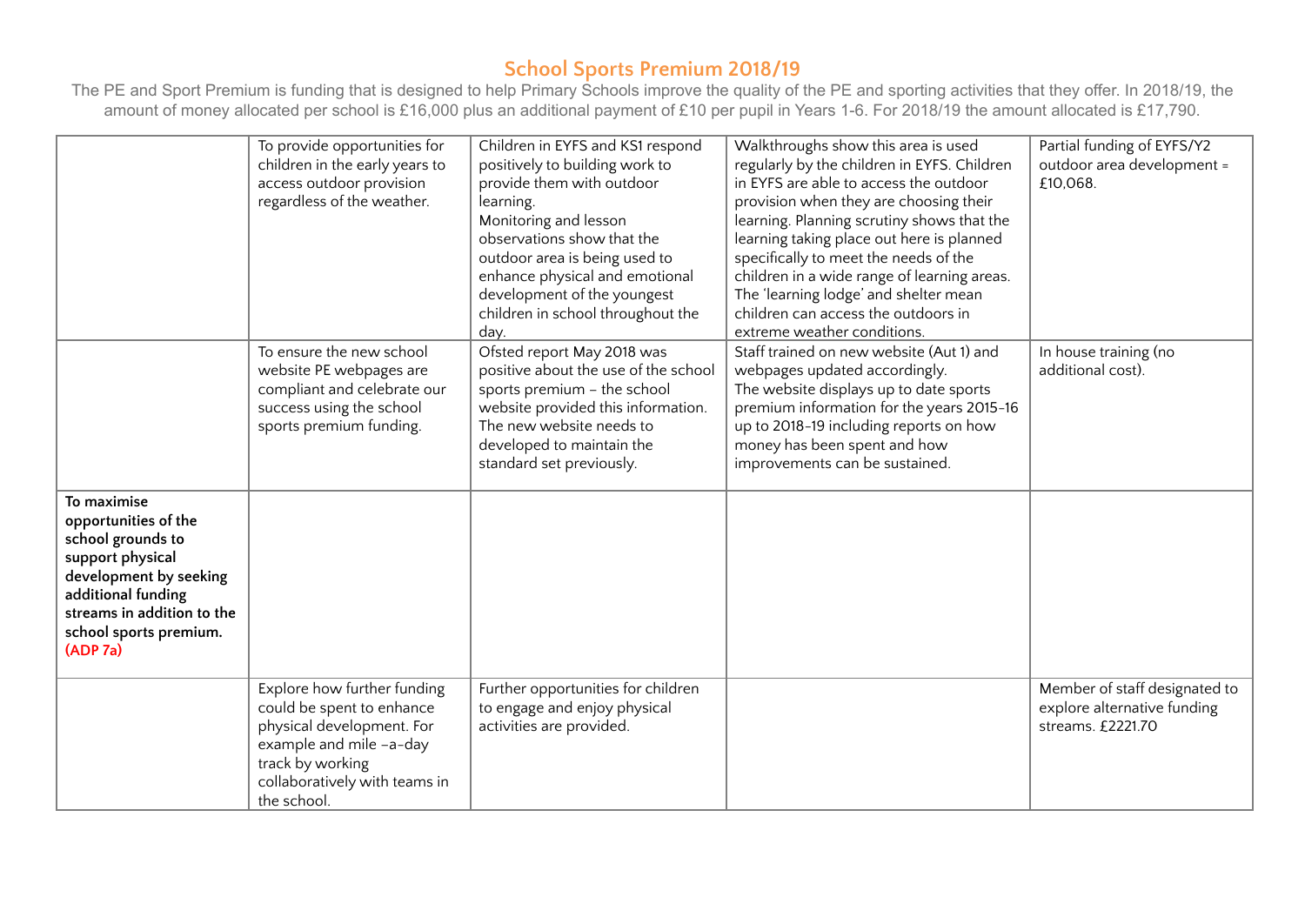| To ensure all PE teaching<br>is effective by<br>implementing a<br>structured approach to<br>PE teaching.  |                                                                                                                               |                                                                        |                                                                                                                                       |     |
|-----------------------------------------------------------------------------------------------------------|-------------------------------------------------------------------------------------------------------------------------------|------------------------------------------------------------------------|---------------------------------------------------------------------------------------------------------------------------------------|-----|
|                                                                                                           | Induct staff on new structure<br>of lessons for PE (STEP).                                                                    |                                                                        | Staff meetings led by KJ (September &<br>January 2019).<br>Lesson drop-in's show new structure is<br>being followed.                  | n/a |
|                                                                                                           | Ensure non-negotiables for PE<br>teaching are being<br>consistently followed across<br>the school.                            |                                                                        | Non-negotiables monitoring throughout<br>the year. Autumn and Spring term show<br>non-negotiables are being followed<br>consistently. | n/a |
| To ensure all staff<br>understand how to<br>challenge/support<br>children to develop skills<br>during PE. |                                                                                                                               |                                                                        |                                                                                                                                       |     |
|                                                                                                           | Provide Fundamental<br>Movement Skill progression<br>booklets for all staff and<br>ensure they understand how<br>to use them. | Staff are confident in the value of<br>fundamental movement skills.    | All staff provided with resources (Aut 1)<br>Revised non-negotiables provided and<br>discussed with all staff (Aut 1)                 |     |
|                                                                                                           | Train staff by providing<br>practical ideas of how to<br>support/challenge in PE                                              | STEP training (see above) is used<br>by all staff to support learning. | Staff trained (January 2019).                                                                                                         |     |